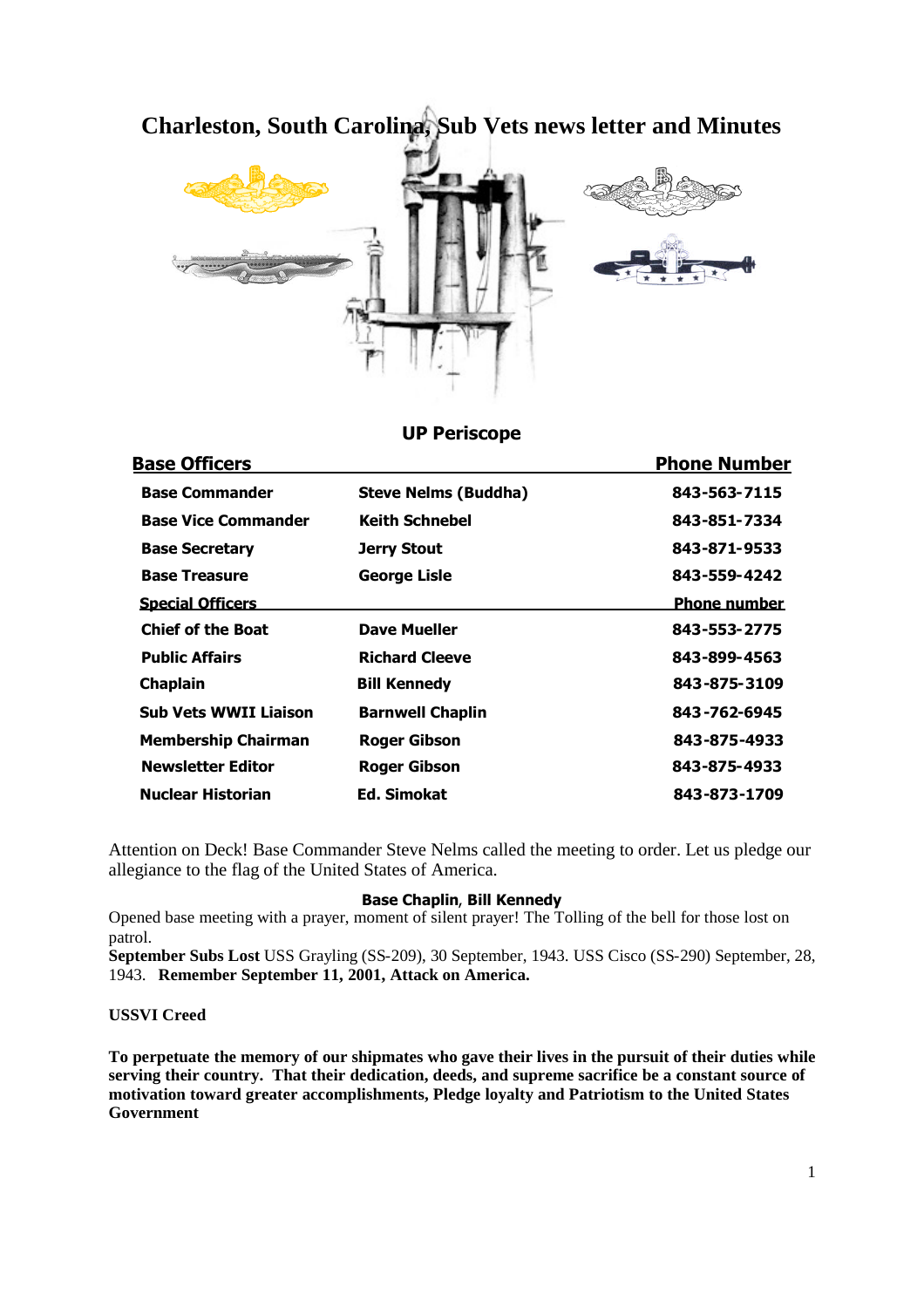**Cob:**

Polled the board! "We have a "Quorum;" Base Commander, Vice Commander, Secretary and Treasurer!

**Minutes of the August 12th meeting 2004**

USSVI CHARLESTON BASE, Thursday, August 12, 2004

**Base Commander – Steven Nelms call to order.**

**INTRODUCTIONS New persons introduced including Dale Pressley, George McCoy, George Cage, Pedro Casio, Carmon Webb, and Jim Palmer. Welcome aboard.**

**TREASURY REPORT Financial report given. Details are not disclosed.**

**SECRETARY REPORT Minutes approved as written.**

**STOREKEEPER REPORT Curly has several items from Ron Martini. See Curly for details.**

**CHAPLIN REPORT, Bob Kotzke was released from the Summerville Medical Center. Remember him in your prayers. Jerry Madison has been making trips to Bethesda, MD for treatments.**

**PUBLIC AFFAIRS, The WEB Site is up and running. The Cold War Memorial was the host to the tolling of the boats. There was an excellent turnout for the ceremony and all whom attended are thanked for their participation.**

**COB REPORT The Christmas Party is scheduled for 11 December 2004. We will need volunteers to help.**

**STEERING COMMITTEE REPORT The committee met at Buddha's and discussed several topics. The James B. Osborn Memorial Scholarship was discussed and approved. A challenge was made and over \$500.00 was collected that will put toward this scholarship.**

## **GOOD OF THE ORDER**

**\*\* Buddha's will have the Little David Mirror to auction next meeting.**

**\*\* SUBVET OF WWII All members of USSVICB is eligible to join the WWII group.**

**\*\* Oyster Roast cam be held Oct/Nov 2004. A good time for the event would be 14 Oct – 30 Nov. Give some more input at next meeting.**

**\*\* Jaime Clayton was inducted as an Honorary Member of USSVI. A Certificate was presented in recognition of the welding services that he provided during the Little David Restoration. He was also presented with a Little David Ball Cap. Great Job Jaime!**

**\*\* Harleysville Parade scheduled for 28 AUG 2004. Lineup is 0930 and the parade starts at 1100. All are invited to attend.**

**\*\*Anyone knows any shipmates that were on the Corporal in the 50's. If so, contact the COB.**

**\*\* A new Local USSVICB membership card will be introduced at the Sub-Vets Convention. This will be a plastic card that will last more than a year, with stickers for subsequent years as a member.**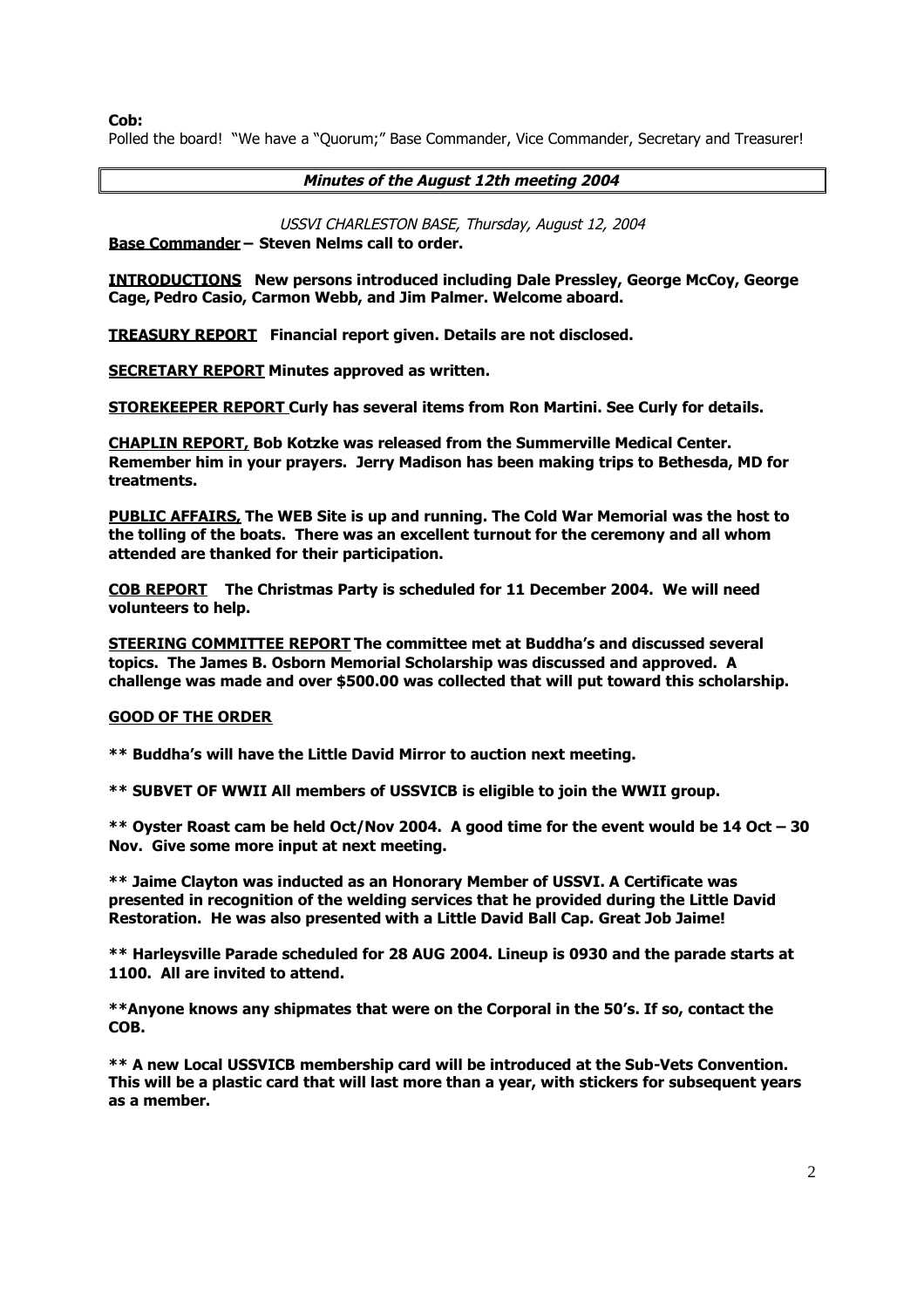#### **NEW BUSINESS**

**\*\* Richard Cleve reported on the coverage of the Little David that is present on the USSVICB Web Site. All are encouraged to review.**

**\*\* Jim Yates reported the results of the Steering Committee in reference to the Scholarship. There will be a James B. Osborn Memorial Scholarship for 2005. The amount will be \$500.00. A discussion ensued that the USSVICB would like to be more involved in the community. This will be a great start.**

**\*\* Jim Eckles will be organizing a working Party to mow the SPCA front yard. Jim will take charge of the schedule.**

**Meeting adjourned.**

**Jerry Stout, base secretary.**

**\*\* End of the minutes for August, 2004 \*\***

**"Benediction" Base Chaplin, Bill Kennedy"!** Thank you, God for being with us during our meeting. Please watch over all submarine veterans. As we leave this meeting tonight guide our hearts and minds to perform your task and let us remember you in our daily lives, Amen.

**Notes from! Base Commander, Cob and the editor, t**he next few months we will have various functions, the first will be in;

**September** is our National Submarine Convention and Boat Reunions **Saratoga Springs, New York September 14-19, 2004**

**October or November**, oyster roast the time and date to follow.

**November 11, 2004** Veterans Day parade and functions, time and where we will meet will be following.

**December**; various parades, date and locations will be put out.

**Christmas Party**! It will be 11 December 2004 at the Elks Club in Summerville, Stacy and Lee are in charge.

#### **Cob input**

Casino Night # 2 turned out to be successful for Sub Vets Charleston Base. We had about 25 of our own members' show up and also a few guests. After all the beer and soft drinks were paid for we showed a profit of \$158.00 that will go into our fund. 2 cases of beer were not used but are paid for and are chilling as you read this so that we can sell them the next time you visit Buddha's barn. Everybody now wants to know when the next one will be. Some of the guests will probably turn into members. So in that respect we got a double return on our investment. Many of you replied to the emails or called me that you were coming or not coming and I thank you for that. It gave us an idea just how much beer and drinks to procure. (I know you are all impressed with this Torpedo man using a big word like "procure". I learned those years ago when I graduated first in a class of 10,000 at Rocket Scientist "A" School, which was a prerequisite of becoming a "TM designated striker.) We also had some delicious snacks that were brought. The next Casino Night #3 is planned for 1800 Friday September 10,2004 at Buddha's barn (that's the night following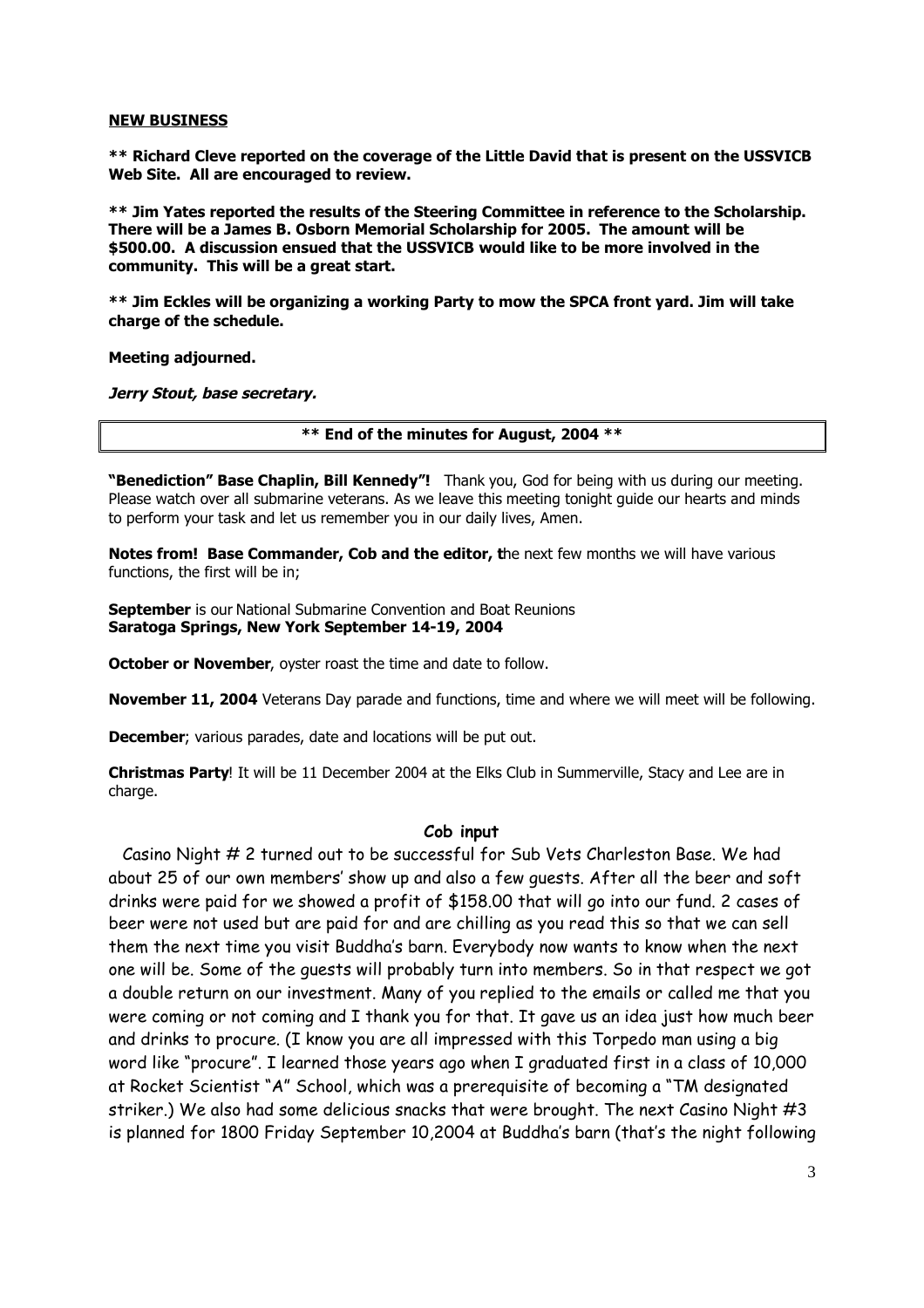the Sub Vets meeting) Please let me know if you are coming so I can order the beer and drinks. Reply by email (whiskey58@comcast.net) to me or phone (843-276-3507) or tell me at the meeting. Most people have been playing Blackjack and Poker. If there is another game that you want to play (Euchre, Pinochle, Old Maid, etc.) be sure you bring enough players with you to play that game. Call them and round them up before you come so that you will have enough to play. That's not necessary for Poker or Blackjack because we have plenty of players and we can run all the games we need. As always bring a snack to share with your friends. Men thank you for your support on this. We have made in both casino nights total \$194.00 to our fund.

The Sub Vets at Aiken Base are trying to get a Submarine Vets South Carolina Tag. Would you be interested in purchasing one or two for your vehicles? Think about it and what you would like to see on the tag. I will have all the details at the next meeting. Thank you. May God bless all Submarine Sailors, Our Troops, and Our Commander and Chief! "Neck"

**Base Chaplin** inputs and sick list; Keep Robert Kotzke in your prayers along with George lisle and James Madison. Continue Praying for our troops Lord Keep them out of harms way be with them always send your angel's to watch over them.



For our fallen Soldiers and Marines and Airmen thank you for you sacrifice, you laid down your lives for us that we may have peace what greater gift is there then one to give his life that we may live. **Thank you and God bless our President.** \*\*



The first Japanese ship to be sunk by gunfire was by Triton (Kirkpatrick), near Marcus Island on Feb. 17, 1942. At the time, Kirkpatrick was the youngest skipper to get command at Pearl.

The first man to die in submarine gun action was Michael Harbin, on Silversides, May 1942.

The first rest camp for submarine crews was established at a military encampment at Malang, in the mountains of Java, 89 miles from Soerabaya. Three days were allotted to submarine crews there in January 1942.

The first TDC (Mark 1) was installed in the Cachalot. "Buddha has the torpedo tube gauge block from this boat".

The Plunger was the first boat to sustain an "arduous" depth charge attack and survive.

In September 1936, Cdr. C. A. Lockwood Jr., assumed command of Sub Div. 13 composed of the new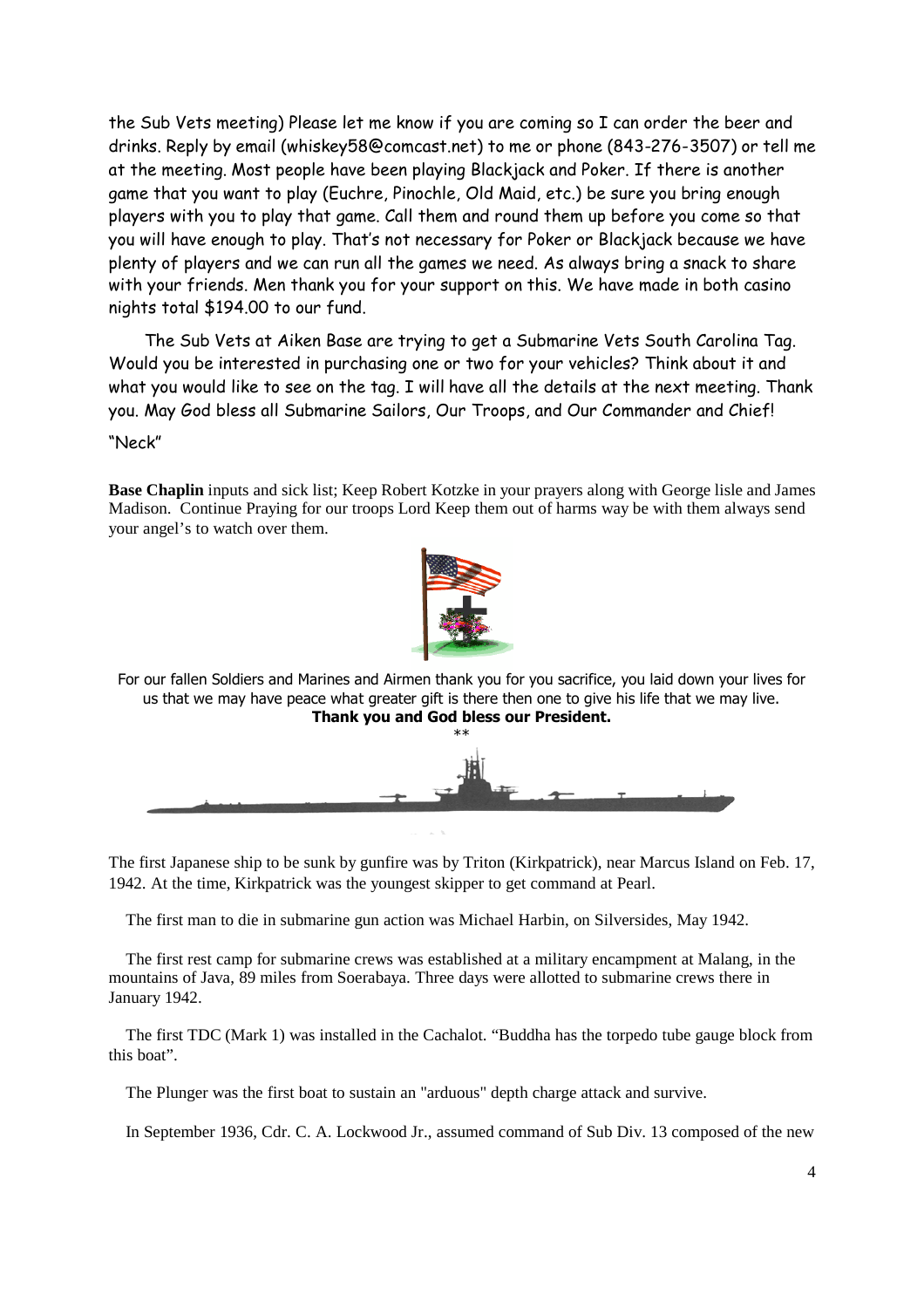boats Pike, Porpoise, Shark and Tarpon.

On December 31, 1941, Captain Wilkes evacuated Corrigidor on board the Seawolf to establish a new base at Soerabaya, Java. Simultaneously Capt. Fife boarded Swordfish and sailed to Darwin, Australia.

Expressing the view that Japan could not hope to be victorious in a war with the U.S., Admiral Yamamoto was "shanghaied" to the post of Commander of the Combined Fleet (from the Naval Ministry) to thwart a possible assassination at the hands of his many dissenters.

A survivor of the Jap carrier Kaga, at the Battle of Midway, told how some of his shipmates saved themselves by clinging to the air flask of a torpedo fired from Nautilus which hit the carrier and failed to explode, the concussion separating the warhead from the air flask.

Lt Cdr. Francis White was the only skipper who lost two submarines in combat, the S-39 and the S-44.

The IJN I-176 (Cdr. Kosaburo Yamaguchi) was the only Japanese boat to sink an American submarine (Corvina) during the war.

#### **Birthdays!**



Altando, harden, Hostettler, Lindbergh, Lisle, lord, Lookabill, Skorepa, Wilson berry, yingling, hope I didn't miss anybody.

### **Sub-vets WWII, Barnwell Chaplin.**

Reminder to our base members you can join as an associate member WWII the cost is 13 dollars.

**The Admiral Osborne Scholarship**! This fund is for the children or grand children of Dolphin wearers in our area to assist them with collage expenses. A steering committee was appointed to draft the qualifications needed to be considered for this award. This was presented to the base members, a discussion followed as to where the monies would come from, monies will not come from the base treasurer but from raffles, garage sales and donations, this was approved by the base. Monies were donated by base members for the first Admiral Osborne Scholarship, to all members who donated Thanks.

## **Jim Yates**

Proposal: The Steering Committee of the Charleston Base USSVI in order to acknowledge our creed (*To perpetuate the memory of our shipmates who gave their lives in the pursuit of their duties while serving their country. That their dedication, deeds, and supreme sacrifice be a constant source of motivation toward greater accomplishments, Pledge loyalty and Patriotism to the United States Government*.) does hereby propose the following:

That the Charleston Base USSVI establishes and manage the James B. Osborn memorial scholarship as reminder of the sacrifices made by dolphin wearers everywhere.

That the scholarship be; a one-time annual award of \$500 to a graduating senior, from a tri-county high school.

That the Base Commander appoints 5 committee members who will elect a chairperson, and all will have the responsibility to administer this scholarship.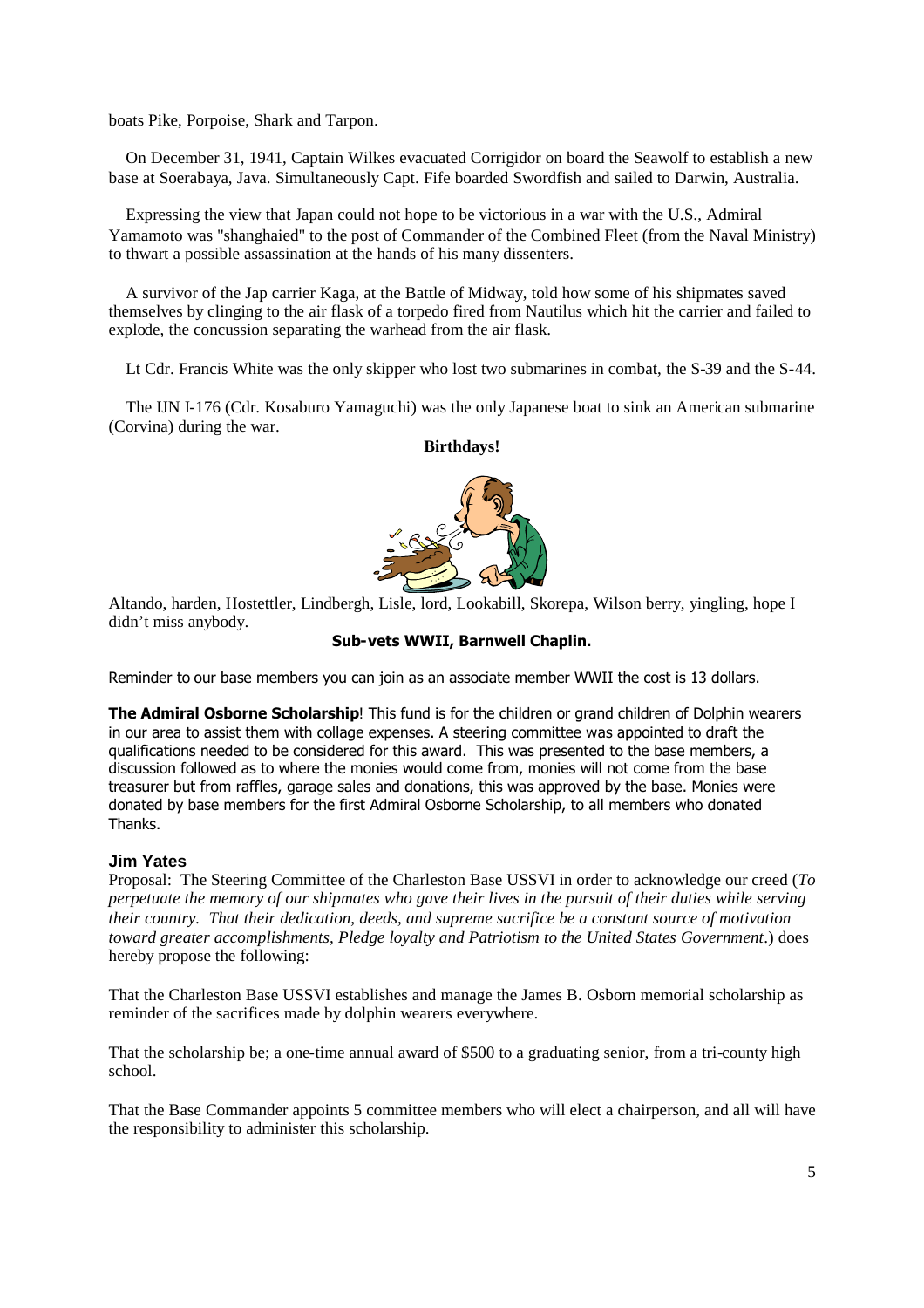That the scholarship recipient be judged on the following criteria:

- 1. Current Grade point Average at the end of the  $6<sup>th</sup>$  semester of high school.
- 2. SAT/ACT exam results (not required for 2 year college)
- 3. Volunteer civic activities and scholastic awards.
- 4. A 400 word essay (topic to be determined by the committee)
- 5. (All of the above shall be given equal weight and graded on a scale of 1-5 for each applicant. The highest total scoring applicant will be the winner.)

That this scholarship! be a cash award to the recipient upon proof of acceptance to college.

That the funds for this scholarship be raised annually by the members of the scholarship committee. Some suggestions are raffles, sponsorships, arm twisting, etc. Furthermore, if the \$500 is not in escrow by January 1 of each year then the scholarship announcement will not be sent out and no scholarship will be awarded for that year.

We make this proposal with the understanding that Charleston Base USSVI wishes to become involved in civic activities and promote and recognize the youth of America.

## **I still need volunteers to help with the committee if you are interested contact the base commander.**

#### **Received this from the Aiken base**:

I need a contact in your base to see how many of your members are interested in **sub vet state auto license plates**? I will need information on members' ideas of License plate logo which can be put up for a vote between our bases. The price has not been determined but the first 100 plates will pay a additional amount which some amount will be refunded once 200 plates have been sold. Our members will be counted in the first 100 plates. At our next meeting: I will get our count of how many we expect to buy. We have made contact with the State Government in Columbia on these issue. I will be looking forward to hearing from your base contact.

Thanks, Ken Ellsworth (803-279-8277)

## **Holland Club Presentation**



## **Holland Club Members! 50 years Qualified in Submarines are, Linn Rogers and Vernon Hill at the next meeting**

## **Harleyville Parade**

We won second place, good job to all who participated.

#### Dennis D-4

Just for general information I would like a count of how many of your members voted in the 2004 elections. I am hoping it is better then last year. Last year was good but, hoping this year was better. Thanks Guys, appreciate your help on this.

I haven't been able to travel much this year because if personal problems. I have missed not being able to visit the Bases as I have done in the past. I have made plans to attend the National Convention in Sarasota this year and if there is anything you want me to bring up at the Business Meeting let me know. Waiting to hear from all of you!

#### **"Our base turned in 62 votes"**